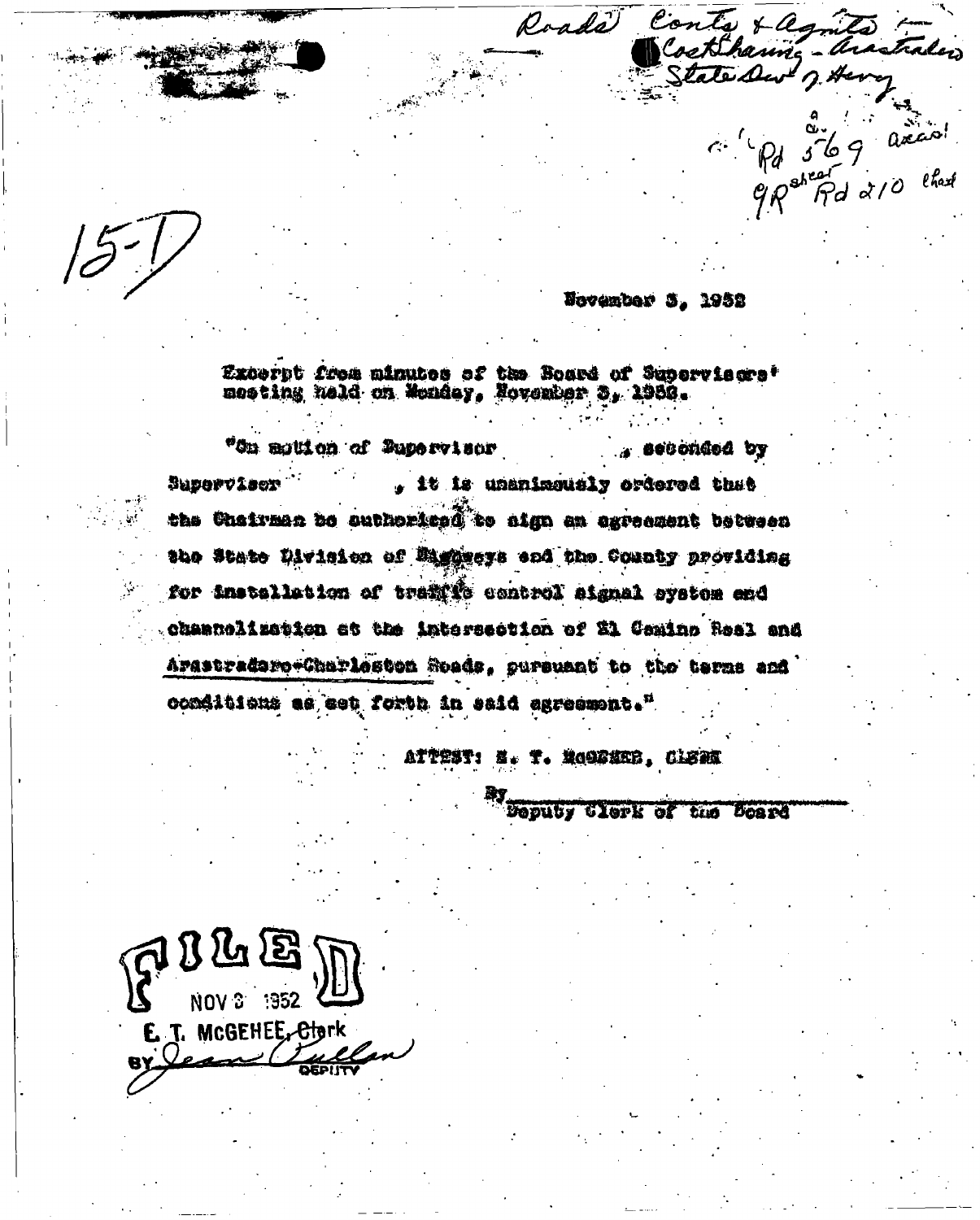November 3, 1952

Mr. B. W. Booker Asst State Highway Engineer 150 Oak Street San Prancisco 2, California

RE:IV-SC1~2-A El Camino Real, Rt 2 Arastradero-Charleston Rds Coop. Project #11

Att: P. Montell

Dear Sir;

Returned herewith ploase find original and three duplicate copies together with copies of Board Order authorizing execution of thoso ogreoments by the Chairman of the Board for installation of traffic control aignal system and channelisation st the intersection of El Camino Roal and Arastradero-Charleston Roads.

> Very truly yours, BOARD OP SUPERVISORS E. T. MCGEHEE, CLERK Eу

Deputy Clerk of the Board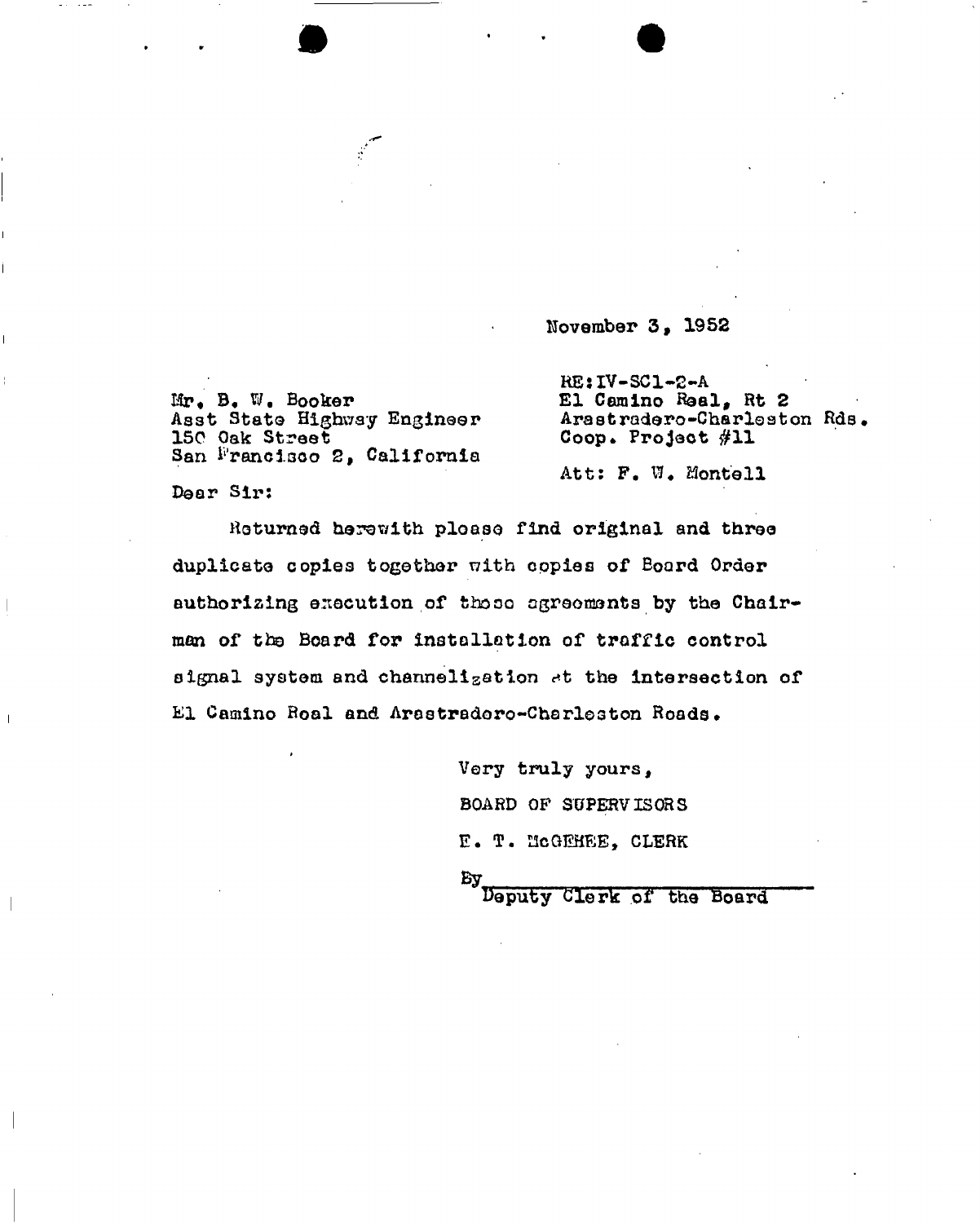STATE OF CALIFORNIA DEPARTMENT OF PUBLIC WORKS

## **DIVISIO N O F HIGHWAY S**

DISTRICT IV 180 OAK STREET SAN FRANCISCO 2, CALIFORNIA UN DERHILL 3-0222

October 28, 1952

PLBASS REFER TO FILE NO.

IV-SCI-2-A El Camino Real,  $Kt.2$ Arastradero-Charleston Rds. Coop.Project #11

Mr. Leonard Bushnell Road Commissioner Santa Clara County Court House

L COMMUNICATIONS TO BOX S9S6, RINCON ANNEX SAN FRANCISCO 19

j?

Dear Mr. Bushnell

San *Jose,* California

We have received authority from our Headquarters Office to proceed, subject to completion of financing, with the preparation of plans and preliminary report for the installation of traffic control signal system and channelization at the intersection of El Camino Real, State Highway Route 2, and Arastradero-Charleston Rds in the County of Santa Clara. *Details of the proposed work are indicated* on the attached print submitted herewith in duplicate.

In accordance with established State-wide policy, it is proposed that the installation of the traffic control signal system be jointly financed by the County and the State. The share of each participant is to be in proportion to the number of legs under its jurisdiction which enter the intersection involved. On this basis, the County's share of the cost of the installation of the traffic control signal system will be 50% inasmuch as this is a four-legged intersection, two legs of which (Arastradero Road-Charleston Road) are county roads. Following is an estimate of the cost of the improvement showing the proposed distribution of the cost between the County and the State:

## Channelization and Road Work

| ¥.              | Grading<br>Base<br>Surfacing<br>Miscellaneous<br>Supplemental Work<br>Sub-total<br>Contingencies 10%<br>Constr.Engr.<br>Sub-total | \$<br>600<br>1,400<br>1,500<br>800<br>200<br>\$4,500<br>450<br>\$4,950<br>500 | \$5,450          |
|-----------------|-----------------------------------------------------------------------------------------------------------------------------------|-------------------------------------------------------------------------------|------------------|
| Electrical Work |                                                                                                                                   |                                                                               |                  |
|                 | Furnishing and in-                                                                                                                |                                                                               | DATE NOV 3-1952  |
|                 | stalling 2-phase<br>traf.actuated sig.                                                                                            |                                                                               | APPROVED         |
|                 | system                                                                                                                            | \$9,820                                                                       |                  |
|                 | Contingencies                                                                                                                     | 980<br>\$10,800                                                               | RE: CE CC PC ENG |
|                 | Constr. Engr.                                                                                                                     | 1,100                                                                         |                  |
|                 | Sub-total                                                                                                                         |                                                                               | 11,900           |
|                 | Total estimated cost of project                                                                                                   |                                                                               | \$17,350         |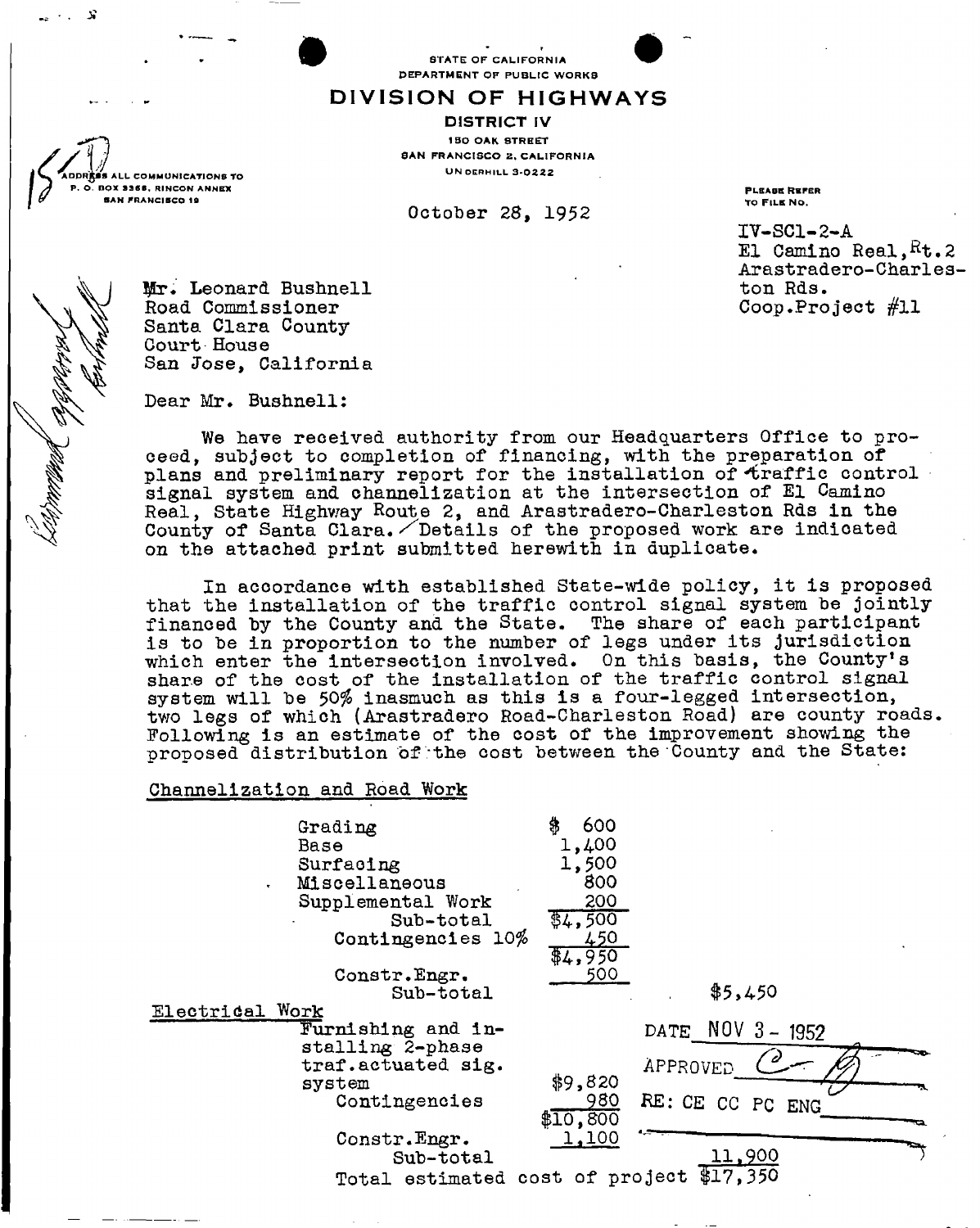**The apportionment of cost is as follows:** 

| State-                                                     |                                                    |                                       | $\cdot$ $\cdot$ $\cdot$<br>Santa Clara County |               |  |  |
|------------------------------------------------------------|----------------------------------------------------|---------------------------------------|-----------------------------------------------|---------------|--|--|
| Channel.<br>$\mathbf{u}$ and $\mathbf{v}$ and $\mathbf{v}$ |                                                    | Elect. Constr. Engr.<br>$\sim$ $\sim$ | Elec.                                         | Constr. Engr. |  |  |
| .<br>\$4950                                                | \$5,400<br>$\mathbf{v}$ . As a set of $\mathbf{v}$ | \$1,050                               | \$5,400                                       | \$550         |  |  |
| \$10,350                                                   |                                                    | \$1.050                               | .                                             |               |  |  |

**Total: \$17,350** 

Santa Clara County's share of the **electrical work (50% 65,950** 

**State<sup>1</sup>s-share of the electrical work (50%)**  $\frac{1}{2}$  **\$5,950** 

**It will be noted that the-proposed distribution of cost contemplates County participation in only the installation of the traffic control signal system. The State will bear the cost of the channelization. All the work is to be performed by contract under supervision of the State.** 

**Attached are original and four copies of the agreement which has been prepared on tne Dasis outlined aDove. If the County is willing to participate in the financing of the proposed work, as outlined, and if the attached agreement is satisfactory to the County, please have the original and three copies signed by the appropriate County Officials and-return all signed copies to this office for completion of execution by the. State.** 

The fifth copy may be retained for the County's files pending **return or tne ruiiy<sup>1</sup> executed original.** 

**Also, please furnish three certified copies of a resolution adopted by the Board of Supervisors, approving the agreement and authorizing its execution on behalf of the County of Santa Clara.** 

The County's early consideration and action on the proposed **agreement, will be appreciated, and favorable aotion will expedite the project.** 

**Yours very truly** 

**B. W. Booker Assistant State Highway Engineer** 

By Ful monte **F. W. Mont ell ^** 

**Assistant District Engineer City and County Cooperative Projects** 

**Attach**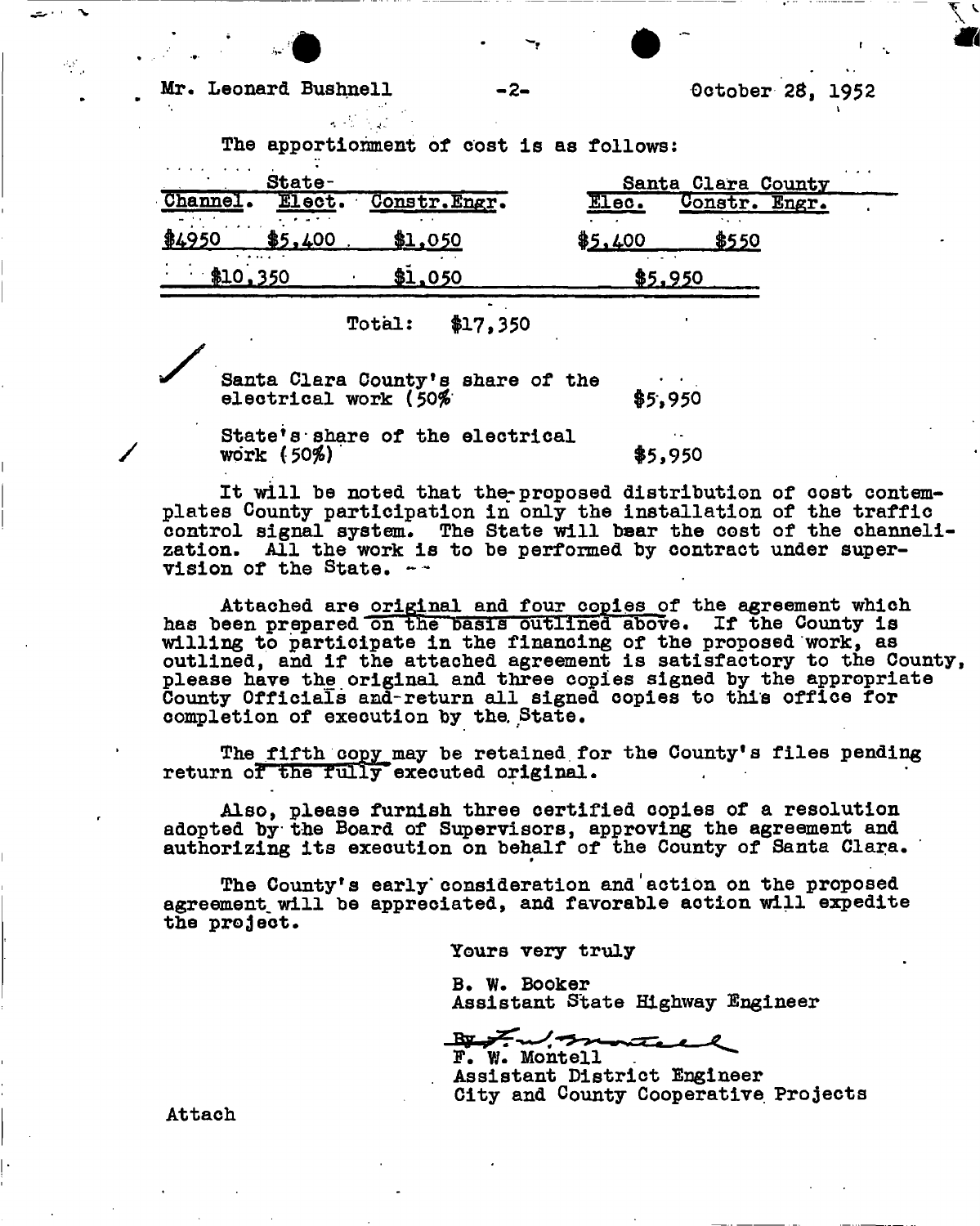## **AUALAMENT**

 $\mathbf{1}$ 

 $\mathbf{z}$ 

3

4

Б

8

 $\boldsymbol{7}$ 

 $\bf{8}$ 

9

10

 $11$ 

12

13

14

15

16

 $17$ 

18

 $19$ 

20

 $21<sup>1</sup>$ 

22

23

24

25

26

 $27$ 

28

29

30

31

The County of State Class, a political subdivision of the State of California, hereinsfeer referred to as "COUNTI." and the State of California, Department of Public Works, Division of Highuayo, horeinafter referred to as "ST. Th," do enter into the following agreemont:

Withing, the County and the State contemplate installation of a traffic control signal system and channelization at the intersection of El Comino Real, State Highway Boute 2, and Arentradero Road-Charlester Road, all within the County of Santa Clara, and desire to arrange herein for the maintenance functions that are to be performed by the State and to specify the proportionate share of the cost of the traffic signal system that is to be berne by County and State:

- NOW, TREACTORE, IT IS AGREED AS FOLLOVE:

## **LECTION I**

For and in consideration of the covenants and conditions to be kept by the County as set forth herein, State agrees:

1. To furnish traffic control signal system and channelization hereinbsfore mentioned, through construction contracts with construction combractors ilecnaed by the State of California, caid contract to be carried out in accordance with provisions of the State Contract Act, Chapter 3, Part 5, Division 3, Title 2 of the Government Code, and to be completed in conformity with plans and specifications of the State of California, Department of Public Works, Division of Highways.

2. To hear entire expense of preparation of plans and specifications, and entire cost of the channelization, including construction engineering and inspection, and State's share of expense of engineering, inspection and construction cost to completo the installation of the traffic control signal system as the number of highways under jurisdiction of the State which may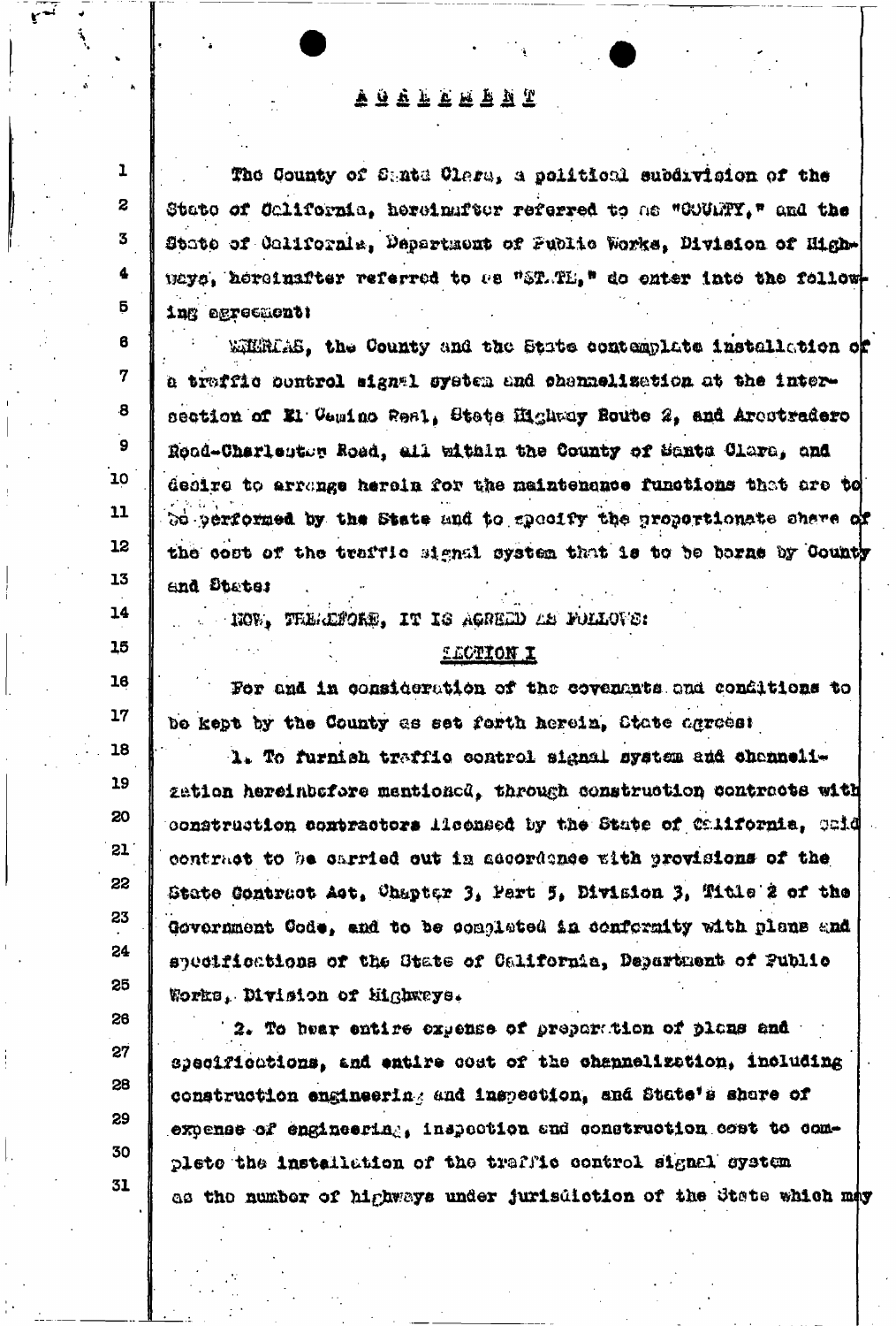enter the intersection involved, namely two, bears to the total mumber of highways, namely four, entering such intersection.

3. The State will meintain the traffic control signal system as oczstruoted.

**EL MOITON II** 

For and in consideration of the covenants and conditions to be kspt and performed by State as set forth in this agreement. County agrees:

1. To reimburse State promptly, upon rendition of a statument therefor, for County's share of the expense of the engineering and inspection, and construction sost to complete the installation of the traffic control signal system referred to herein, such share to be a sum bearing the same proportion to the total cost of the Anstallation of the traffic control signal system as the number of highneys under jurisdiction of the County which may enjer the interscetion involved, namely two, bears to the total number of highkays entering guch intersection, namely four.

It is estimated that the cost of the County's shire is 19  $\clubsuit$ 5,950.00; however, the actual amount to be determin/d after award 20 and completion of the construction contract. 21

2. To reinburse State for its proportionate shire of the bast of generel meintenance and operation of said traff(0 control eignal system in accordance with that certain melytename Agreement heretortere entered into between County and State, dated October 23, 1950 by County, and December 11, 1950 by State. 26

2.

27

 $\mathbf{1}$ 

 $\overline{2}$ 

 $\overline{\mathbf{3}}$ 

 $\ddot{\textbf{z}}$ 

5

6

7

8

9

10

11

12

13

14

16

16

 $17$ 

18

22

23

24

25

28 29

31

30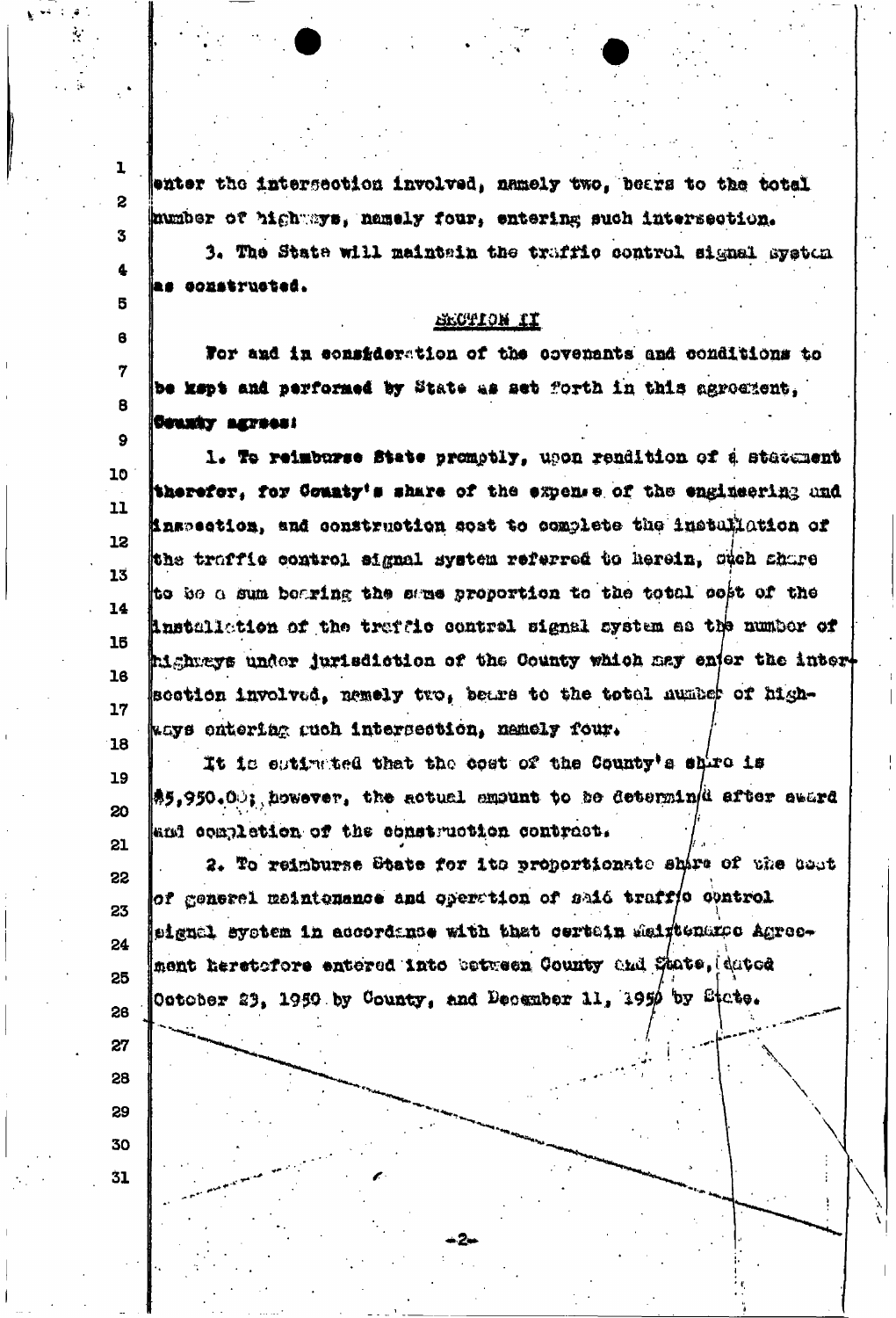ı IN WITKISE WhatSOF, the parties hereunto have saused this  $\mathbf{S}$ agreement to be executed by thoir respective officers duly author-3 ized: County on the 3rd day of November 1952; and State 4 on the day of 1952. 5 6 APPIRQVEDI State of Galifornia Department of Public Works 7 8 State Highway Engineer **FRANK B. DURKLE** 9 Director of Public Works 10 **APPROVID AS TO FORM AND** 11 proollourt Bу 12 mvas County Attorney  $13$ COUNTY OF SANTA CLARA 14 ATTEST; E. T. MCGELEE, CIERK 15 By Cheirman, Department of Public Atterney, Works Board of 16 Supervisors <del>ATTE</del>ST: E. T. MCGEHEEC CLERK' 17 مرسيها الم L. 44 Έy, 18 Clerk of the Board of Supervisors 19 20 21 22 23 24 25 26 27 28 29 30 31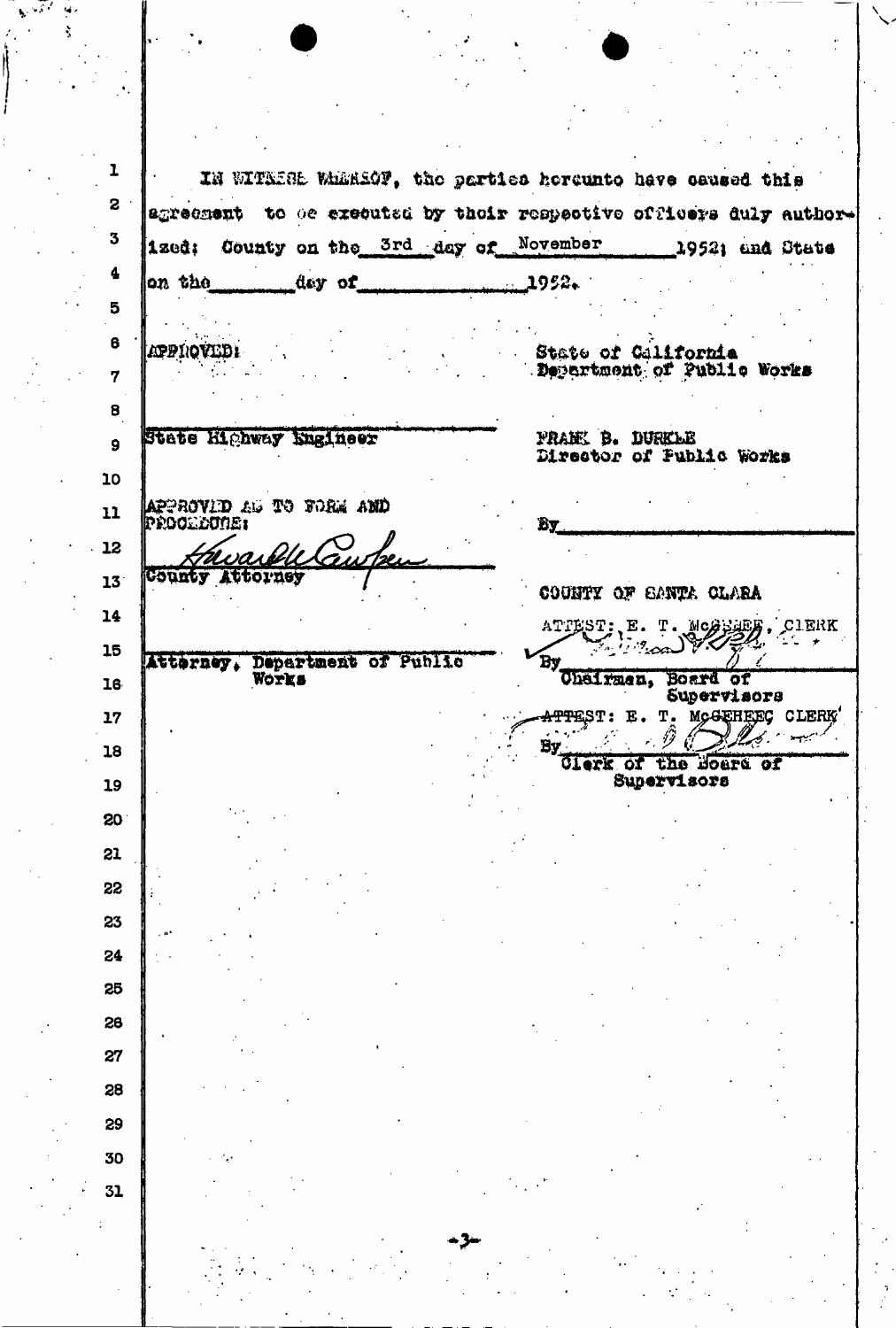